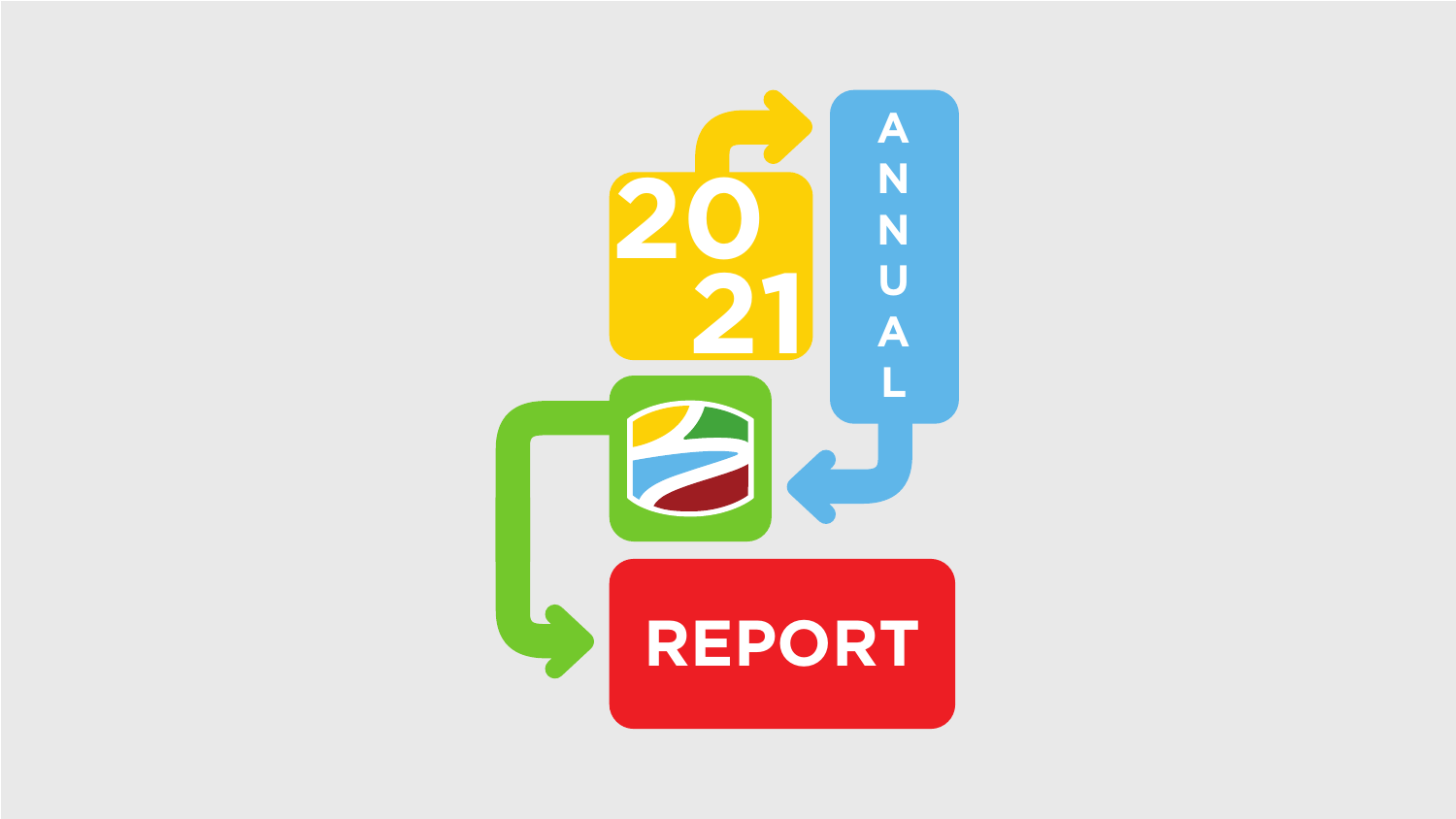



We were thrilled to see so many familiar faces this year. Having everyone worship together, in one room, was incredibly special after such a trying season. We gathered together to lift up Christ with over 250,000 people attending across all three campuses in 2021.

# BETTER TOGETHER

In partnership with the American Red Cross, we hosted seven blood drives, which collected 324 units of life-saving blood. Those units directly impacted the lives of up to 972 patients as they battled cancer, received transfusions for blood disorders, or underwent surgery.



Because of your generosity, on Mother's Day 2021, we were able to give Claris Health, Pregnancy Counseling Center, and Open Arms Pregnancy Clinic more than 65,000 diapers. This act of kindness blessed so many parents in need and their little ones.



## DIAPER DRIVE

It was with great excitement that we continued to lift up Christ in all that we do. We praise God for 566 baptisms, 258 decisions, and 108 recommitments in 2021.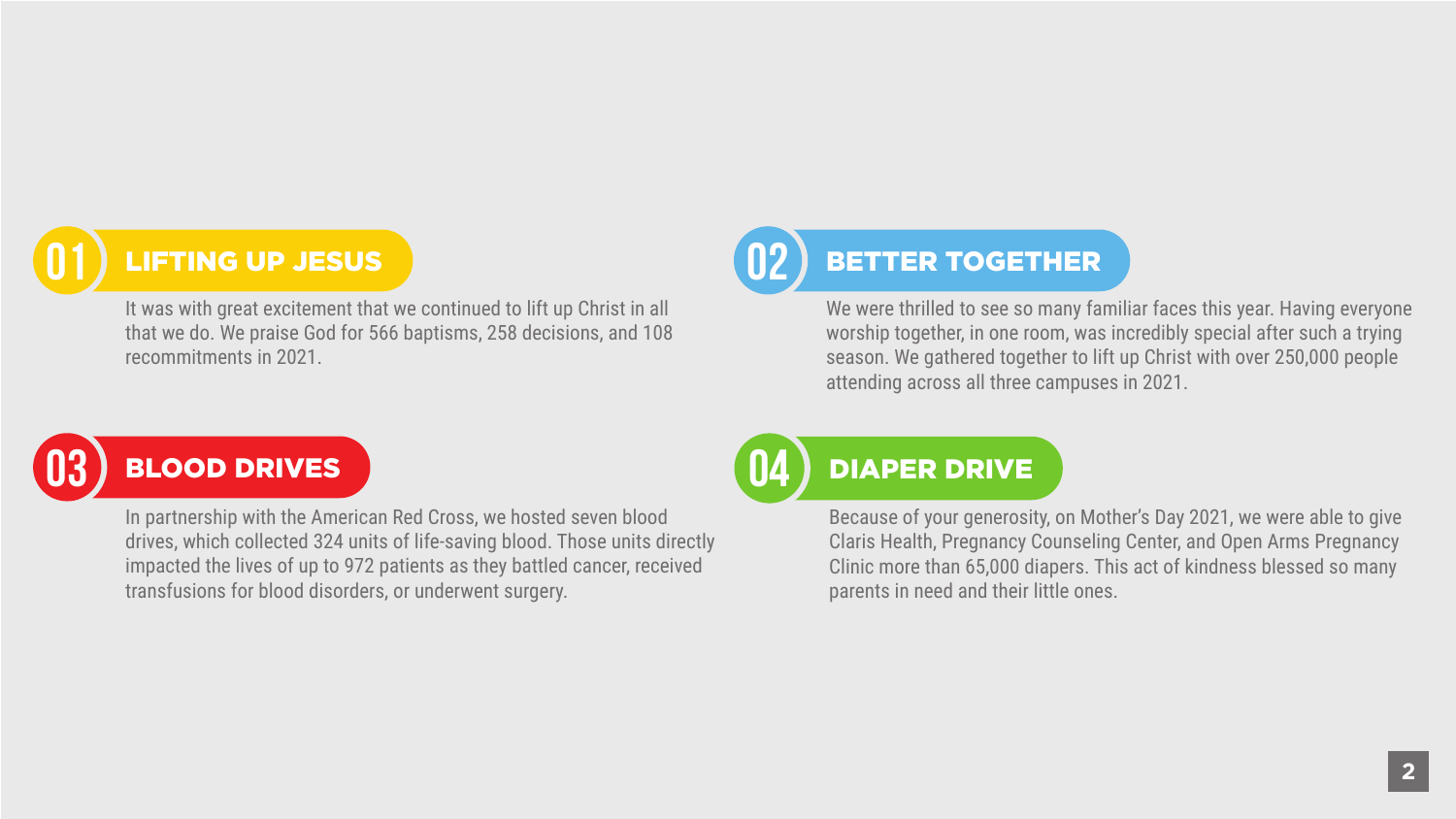

**05**

We served our community well in 2021! A team of volunteers made and delivered over 7,000 lunches to the homeless in our local area. We continued to provide hundreds of meals to front-line workers all over Los Angeles. Additionally, we picked up hundreds of bags of trash to clean up our streets and help make the city we call home a little more beautiful.

## SERVING OUR COMMUNITY

**08**

Our Life Groups team joined together with the Los Angeles Department of Child and Family Services to raise more than \$38,000 for Thanksgiving meals for families in need.



### THANKSGIVING FOOD DRIVE

**06**

Your impact is global! We donated \$100,000 toward relief efforts after the devastating earthquake hit Haiti in August. We also donated \$20,000 to help further the work of translating the Bible into different languages. Additionally, we contributed \$160,000 to Central Indian Christian Mission, which provided essential medical supplies for a hospital in India.

## SHEPHERD AROUND THE WORLD

**07**

There is nothing like the comfort of a warm blanket! In 2021, the team handmade 1,200 blankets for nursing homes, hospitals, and the foster care system. Our faithful volunteer team also made more than 2,000 scarves and more than 70 beanies for those in need.

### BLANKET BLESSING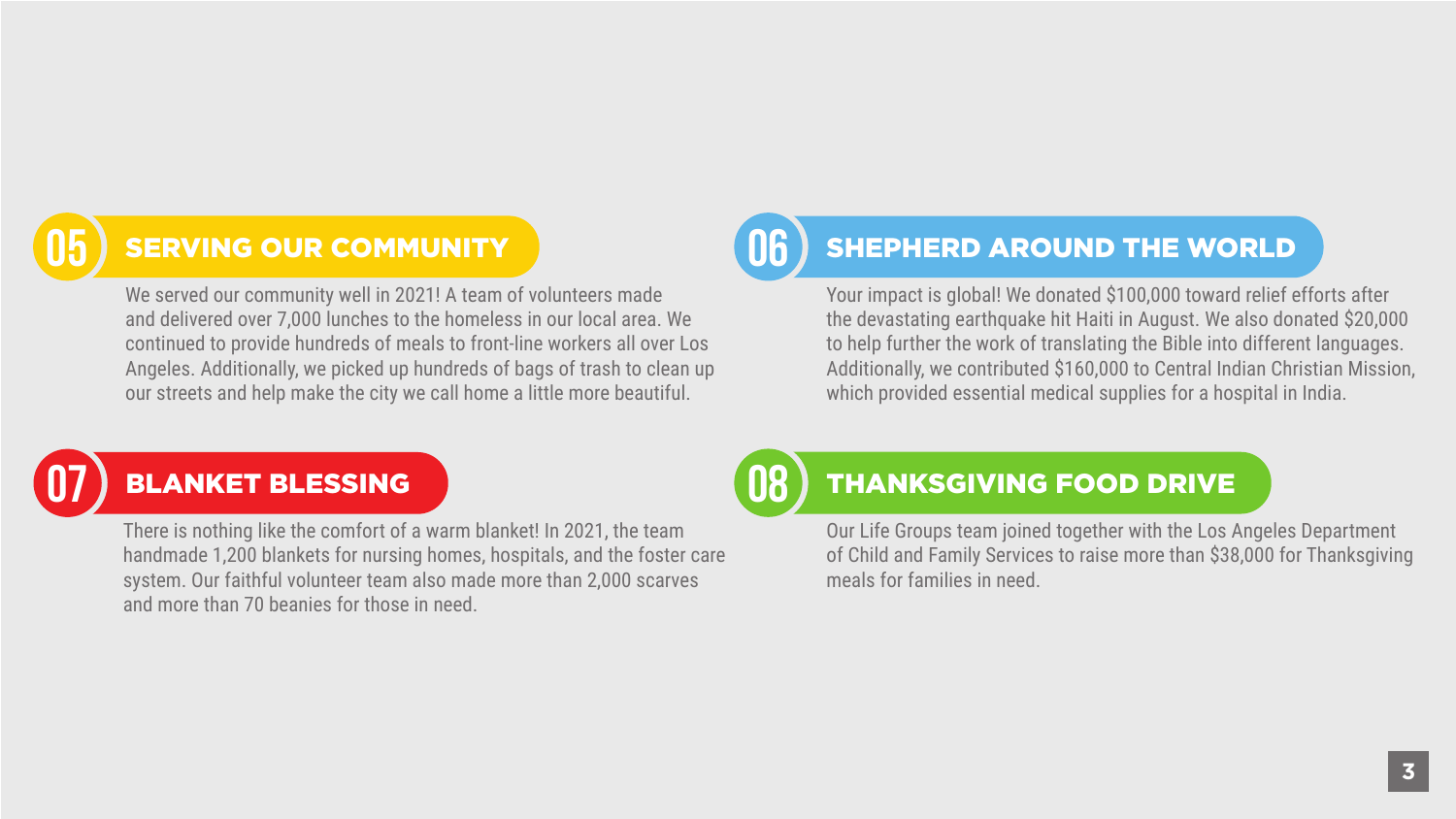

Through our annual Christmas Toy Drive, you made the holiday season merry and bright by providing approximately 3,000 toys for children in need in our community.



In 2021, 325 people took their Next Step at Shepherd by attending our Next Steps class. Each graduate walked away more connected to God, others, and the church than when they began.



**10**

In 2021, we had 14 new partners from around the country sign up for our services. Each organization receives communication support, coaching, and diversity training tailored specifically to their needs. Additionally, Dream of Destiny had the honor of hosting two diversity and inclusion workshops at Shepherd Church and Heritage Christian School.

## DREAM OF DESTINY RELAUNCH

Our reach has extended around the world through Shepherd Church online. We are so happy to share that in 2021, we had about half a million people participating in our online stream from more than 100 countries, such as the Netherlands, Pakistan, Indonesia, and Zimbabwe.

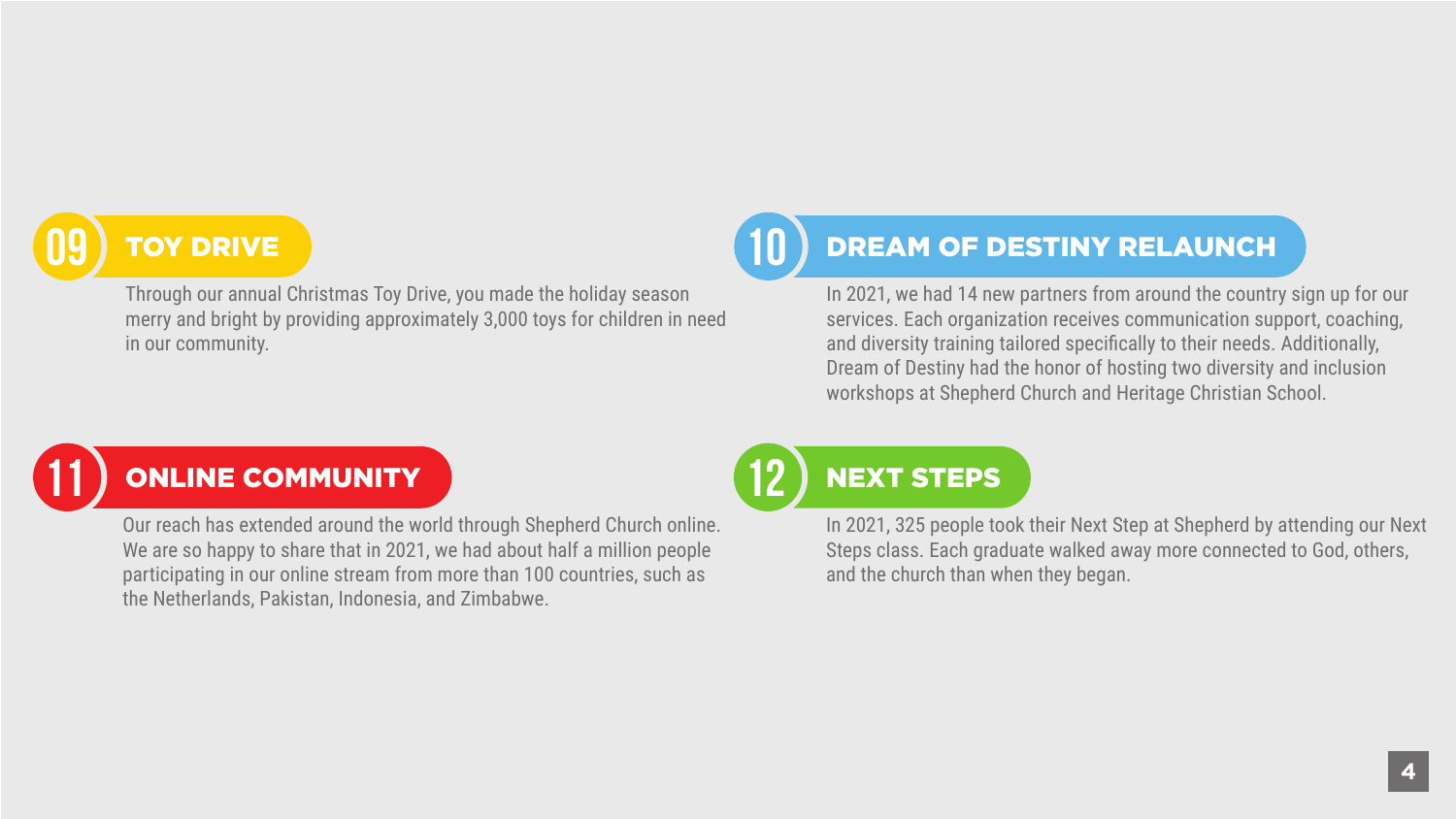

In the continuing effort to be a city on a hill (Matthew 5:14) in Los Angeles, we have contributed \$125,000 to Hope of the Valley and their two major projects in 2021: Tiny Homes and the Alex Trebek Homeless Shelter. We have also given \$10,000 to the Dream Center COVID Food Drive and \$75,000 to Convoy of Hope.



### **16** LOCAL OUTREACH

We brought the Gospel to people right where they are-via their phones! The Shepherd experience was in the palm of your hand as we posted sermon highlights, worship songs, and encouragements from our ministries. We had 70,725 likes, 13,345 shares, and reached 971,418 unique users.



At Shepherd Church, we strive to honor and support those who dedicate their lives to the safety of our city and its people. This year, we contributed \$10,000 to LAPD in support of their facilities and equipment renovations. Additionally, we provided meals for all of the deputies and employees of Men's Central Jail.

### **15** FIRST RESPONDERS SUPPORT

In 2021, more than 2,000 people get in the game at Shepherd Sports. We had 104 teams play through our various basketball, volleyball, and softball leagues, and recreation activities. We were also able to help support 40 families in need through our scholarship fund. Because of you, the team huddle became a mission field for people to hear about the love of Jesus through sports.

### **14** SHEPHERD SPORTS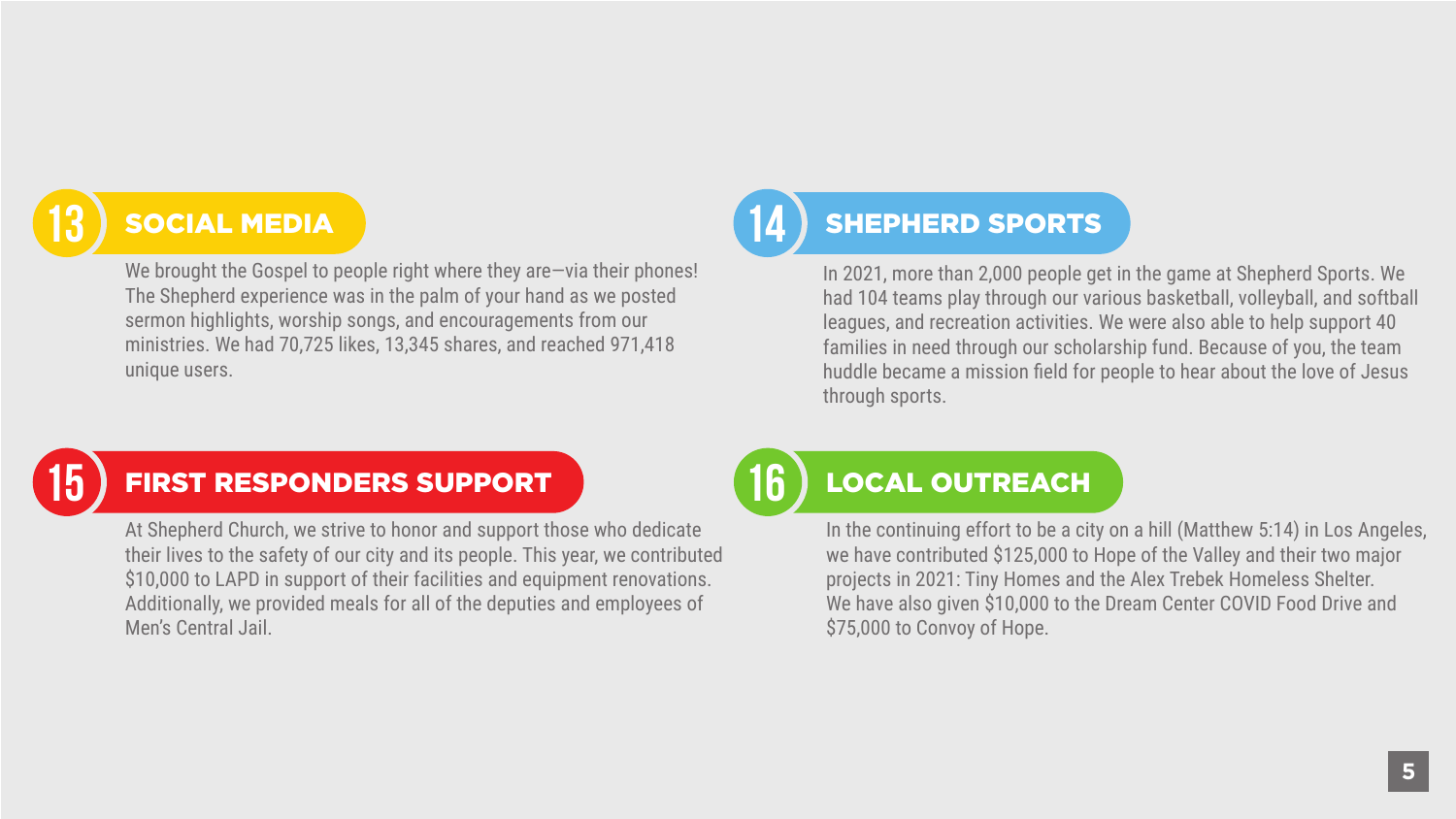



This year we were reminded how important a Christ-centered community is. We are so excited that we had over 1,800 new people discover how important community is for their walk with the Lord. Shepherd Life Groups are meeting far and wide with groups in 21 states and three countries!







The teaching and preaching ministry of Dudley Rutherford has a potential reach of nearly 300 million homes globally, and those within correctional facilities in Arizona and Australia, through our television and radio messages. The Gospel is advancing all over the earth as we share the love of Christ through every possible medium.

**17**

The local church has never been more important! In an effort to assist churches in need, we gave approximately \$75,000 to local churches to keep their doors open, allowing them to serve their own communities and reach people for Jesus.

## LOCAL CHURCH SUPPORT

We connected 200 people going through similar seasons of life to provide support and Biblical community. We offered support groups for cancer, military, foster care & adoption, addiction, divorce, grief, mental health, pregnancy loss, post-abortive trauma, and more.

### **21** SUPPORT GROUPS

We partnered with CarePortal to meet \$15,000 worth of needs for foster families in our community. CarePortal empowers the church to be the hands and feet of Jesus by connecting church members directly to the tangible needs of foster families.

### **18** FOSTER FAMILIES